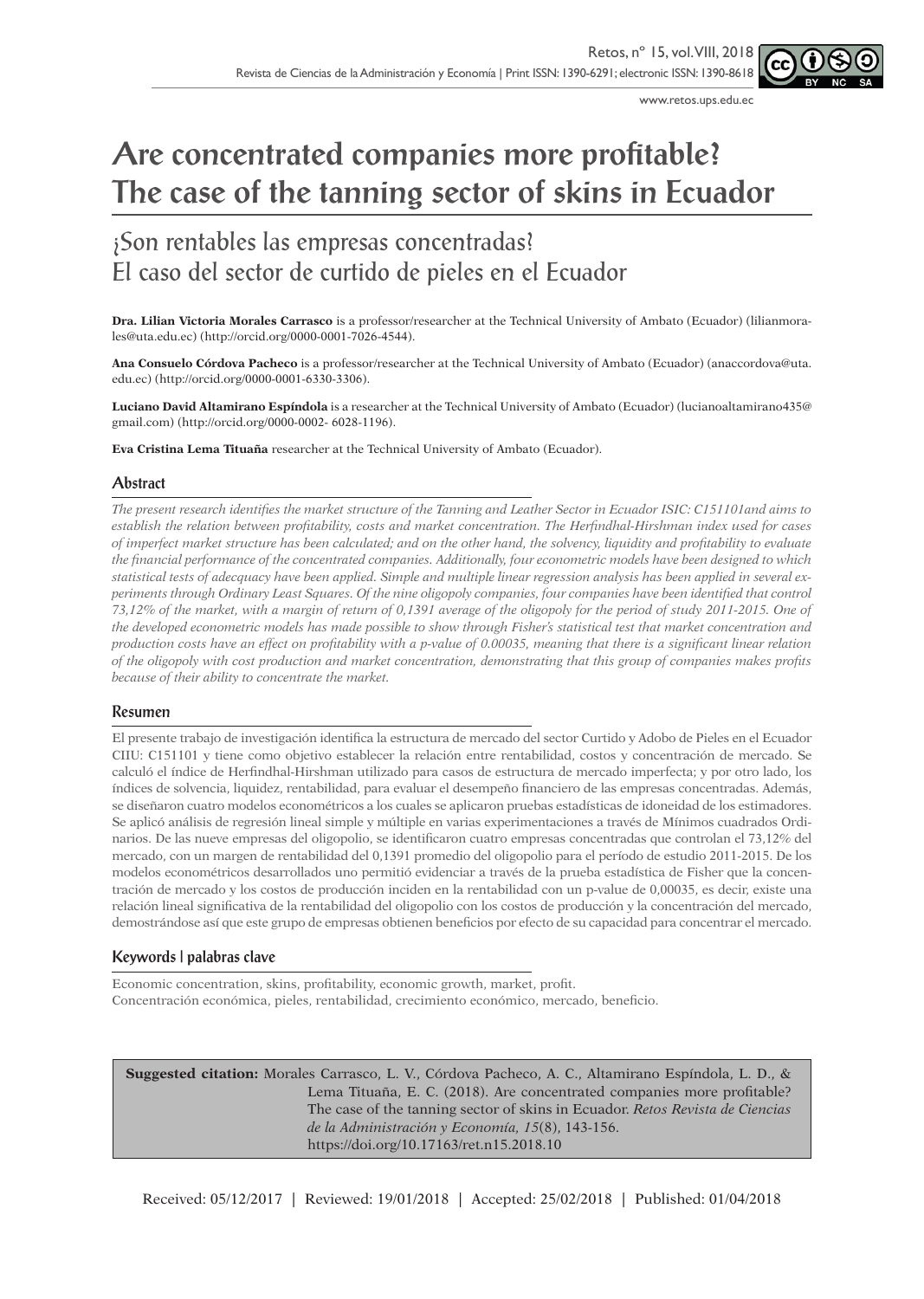#### **1. Introduction and state of the issue**

In Ecuador, there are several sectors of economic activity which remain in constant business activity, this means the same behavior in consumers, producers and intermediaries and, finally, in the State. As the sectors where supply and demand emerge consecutively, the presence of competitive tactics that benefit both consumers and producers is evident; which results in the existence of high concentration levels of some companies in each sector. This business behavior depends on several aspects, which start from the type of sector, its importance within the national economy, the degree of social involvement that companies have as a response to their degree of social responsibility. According to INEC figures for 2015, one of the most representative sectors is wholesale and retail trade, represented by 46.75%, followed by the Manufacturing Industries sector with a participation of 16.39%. Due to the above, an economic sector that contributes greatly to employment in Ecuador is the wholesale and retail trade, contributing 26.15% to employment sources nationwide, followed by the manufacturing sector that reports 19.50%, including the business activity of Tanning and Dressing of hides in Ecuador (Lema, 2017).

This sector was developed 70 years ago in Ecuador, in an artisanal manner and as the years passed. It began to be industrialized as a result of the urban projection that grew in the last decades; as of 2013 and 2014, the sales of the tanned and dressed leather sector had a significant growth in relation to 2011, where there was a growth of 24.82% and 17.86%, and then in the subsequent years 2015 and 2016 denote a decrease in the sector (Lema, 2017). It is necessary to differentiate that within the Leather Manufacturing Sector in Ecuador there are two subsectors of economic activity; the first of tanning and dressing of leather, manufacture of suitcases, handbags, saddlery and the last shoe manufacturing, being this the most representative in sales at national level contributing with 86.74% of the sector according to figures for the year 2015. As said above, the first subsector represents 10.09%. In fact, although the leather tanning and dressing sector is not very representative in terms of productivity or contribution to employment, it is nevertheless necessary to know the degree of impact on the consumer in the event that the sector is concentrated (Lema, 2017).

In this context, the objective of this paper is to determine whether the concentration levels have a response effect on the profitability levels of the companies, if this is the case, the dominant companies would maintain a state of conformity which in the long term limits, notably, innovation as a consequence of the incipient business interaction, fostering business wealth and generating a setback in terms of equity and economic growth of the sector. All this is identified through the financial indicators applied to companies. In the same way the financial performance of the Colombian companies in the leather goods and leather sector is analyzed in the investigation of Cardona Olaya, Martínez Carvajal, Velásquez Restrepo, & López Fernández (2015), the present study carries with it a descriptive application of the documentary information, which deals with fourteen indicators of profitability, leverage, asset management, value generation, and liquidity by economic activity by year. With respect to the acid test indicator, this considers the accounts of the current assets except the inventory to divide it with the current liabilities, as it is a more effective measure when the inventory does not have an immediate capacity to become cash. In this study differences in the financial performance of the four economic activities that make up the sector were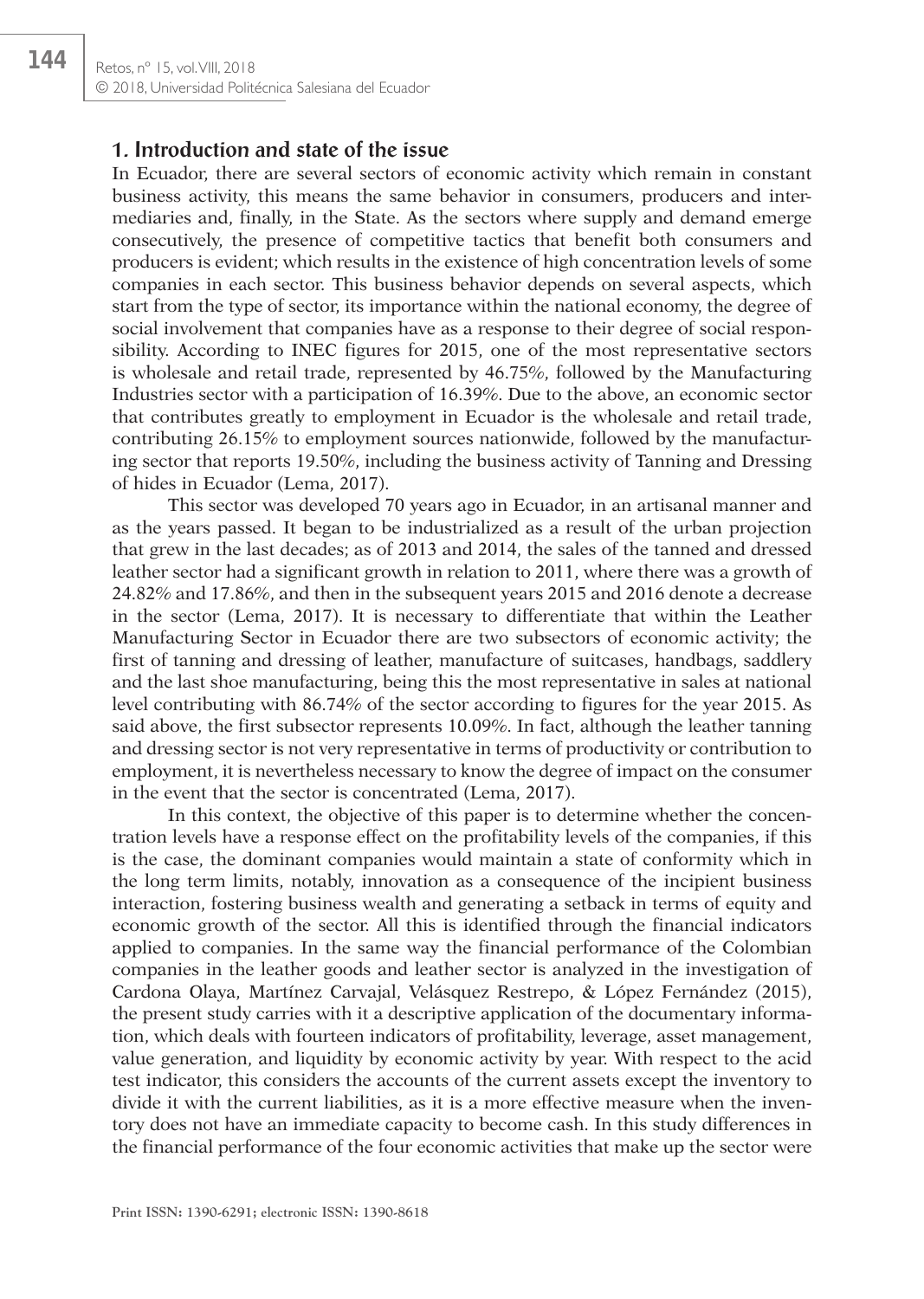detected. The research by Castaño Ríos et al. (2016) applies financial performance indicators (ROE-ROI) to the cement, lime and gypsum companies of the department of Antioquia and their contribution to manufacturing GDP during the periods 2008- 2013. Using a quantitative-descriptive analysis, a direct relationship between the three variables (ROE-ROI and GDP) was found, which allows to investigate whether the most profitable companies contribute to GDP. The use of financial variables in the application of correlation studies is broad and allows to evaluate financially sectors in various economic activities where large, small and medium-sized companies arise and where the power of management is a factor of success for the companies; the immediate effect is represented in sales, which leads to companies with a high market share, which subsequently contributes subject to qualifying them as concentrated markets.

The presence of concentrated markets is an event present all over the world, which means a constant struggle between control entities and companies whose market conditions promise to be the most favorable for large business groups and the most harmful to citizens in general. Thus, the conditions of concentration differ according to the reality and the laws of each country. However, the same objective is sought, to try to protect the most vulnerable sectors of the population to suffer the negative effects of the exercise of market power that, in some cases, are harmful and disloyal. The studies that will be detailed below structure an inferential and descriptive analysis addressing concentrated sectors of the economy at a global and regional level, to which an econometric methodology is applied that allows to identify the effects and causes that lead to the concentration of the market.

A market that has a limited number of active companies is known as imperfect competition, which is presented as a monopoly, oligopoly or monopsony. Oligopoly is one of the most common imperfect competition market forms and Jaén et al. (2013) characterize it as an intermediate situation between perfect competition and monopoly in which market power is not necessarily exercised. This is because the demand of a company is related to that of the competition; that is, it is not as independent of its environment as the demand for a monopoly. In this way, in an environment of perfect competition, companies can apply control strategies, an aspect that properly arises from the structure of their market.

Companies apply strategies to acquire control over the sector in which they operate, which can be based on the price or not. Within price-based strategies, as Jaén (2013) states, price discrimination is found in the first, second and third grades, while non-price-based strategies can be classified as batch sales, joint or basket of goods and linked sales. The privilege of having few competitors in the market allows the adoption of certain domain strategies; however, this privilege is limited by several factors. A prime case is that of the presence of entry barriers, the understanding of which is inherent to the exercise of market power, and the conception of oligopoly or monopoly would be empty without considering this factor.

The introduction of barriers to entry by the owners can be based on the extensive knowledge that companies have of suppliers and, sometimes, of certain advantages that these companies can offer them. This does not necessarily mean an illegal action. Nevertheless, it is a strategy of implantation of barriers to the entrance of possible competitors.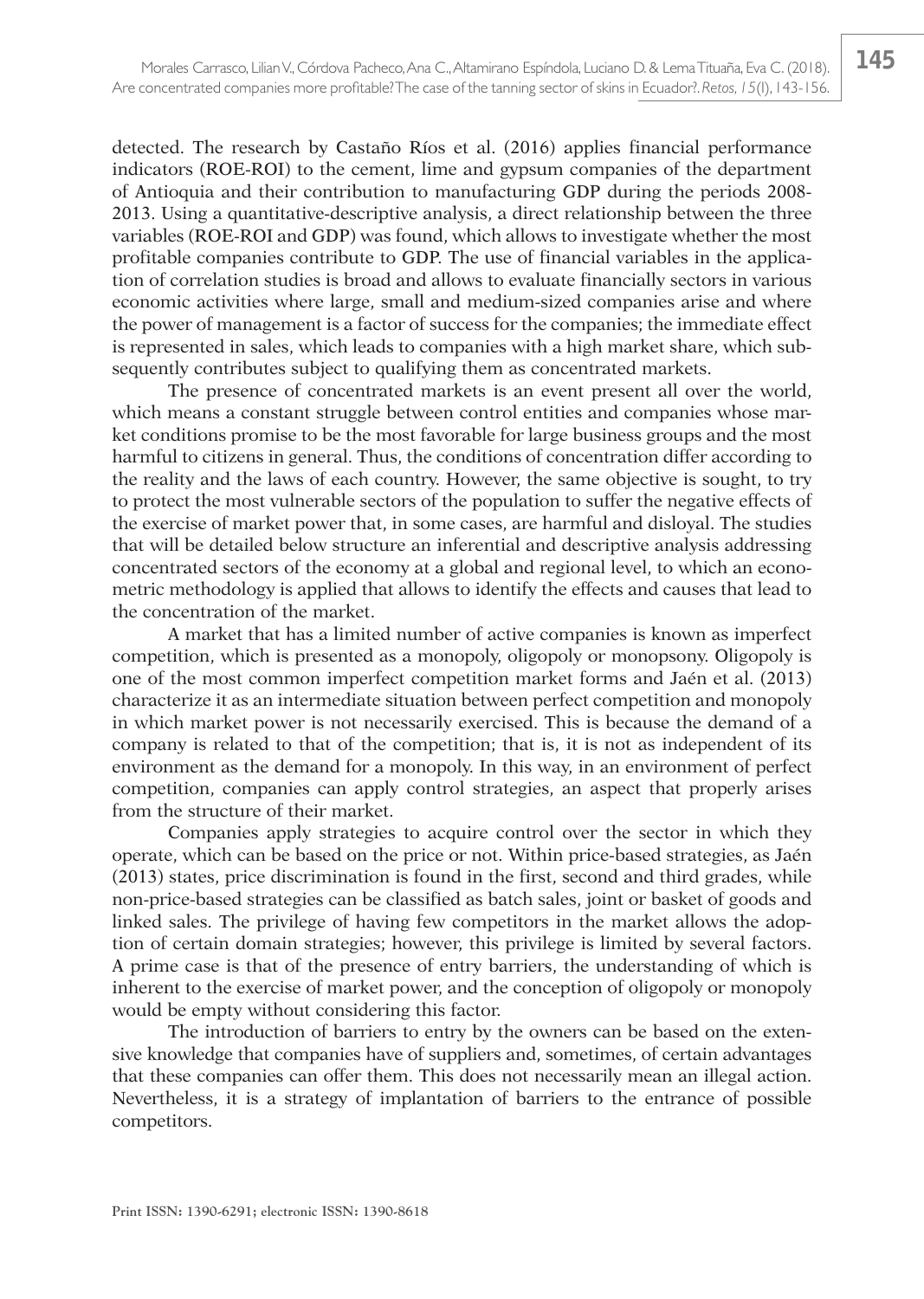146

On the other hand, the oligopolistic market structure determines that there are several factors that competitors handle as a market penetration strategy that directly influence the consumer and formalize their market share. Historically, the structure of the market in the sector has been concentrated, with multinational companies that have always controlled the market and, being banana production and marketing one of the most important economic sectors on the Colombian Caribbean coast, it is very important to describe the behavior of the companies and consumers that control the market. For that purpose, we use the Herfindahl-Hirschman index, together with a model of the behavior of the strategies carried out by the marketers following game theory and a multiple linear regression model of the price to the producer according to the level of concentration of the sector and the cyclical behavior of banana prices. Following this, the social effects of market concentration are monitored, so that it can be determined if the existing market structure generates positive or negative effects on the population. It showed that the market for banana trade is concentrated and that there is an inverse relationship between producer prices and market concentration expressed through the Herfindahl-Hirschman concentration index. The social losses generated by the concentration and market power exercised by the banana traders are considerable.

Continuing with the possibility of exercising market power through the formation of prices, in the context of the world production of palm oil *et al.* (2013) seek to study the market structure of the world production of palm oil and the analysis of the influence of this variable on the price level of the product, a causal characteristics study is made by means of a correlation analysis between the levels of market concentration of the sector and the prices of palm oil established within its market. In order to carry out this study, a correlation statistical analysis is carried out together with the description of the Herfindahl-Hirschman Index (IHH), the Domination index (ID), the concentration rate (CR) and the palm oil price in the international market. A considerable relationship was found between the international prices of the product and the degree of market concentration. However, the presence of abuse of market power was not observed, which assumes that a concentrated structure does not necessarily imply exercising power over it as a monopoly or oligopoly. This is due to the ease of entering the sector, which led to a change in the leadership of the market, since it went from being dominated by a single producer to being led by two producers.

### **2. Materials and methods**

For the realization of this research work, first, we proceeded to identify the sector and companies that develop tannery activities. This activity is identified by the Internal Revenue Service (SRI) under the ISIC code: C142001 according to the National Classification of Economic Activities according to the National Institute of Statistics and Censuses (2012), however, according to the database of the Superintendency of Companies of Ecuador, the companies that carry out tannery activities are identified under the ISIC code: C151101, due to this, the companies were identified according to the criteria of the Superintendence of Companies. and for its contrast with the total sales of the sector, the criterion of the SRI was considered, and it was approved based on the description of both. The companies that develop activities and are active in the sector to the year 2017, are Curtiduría Tungurahua S.A., Curtiembre Renaciente S.A.,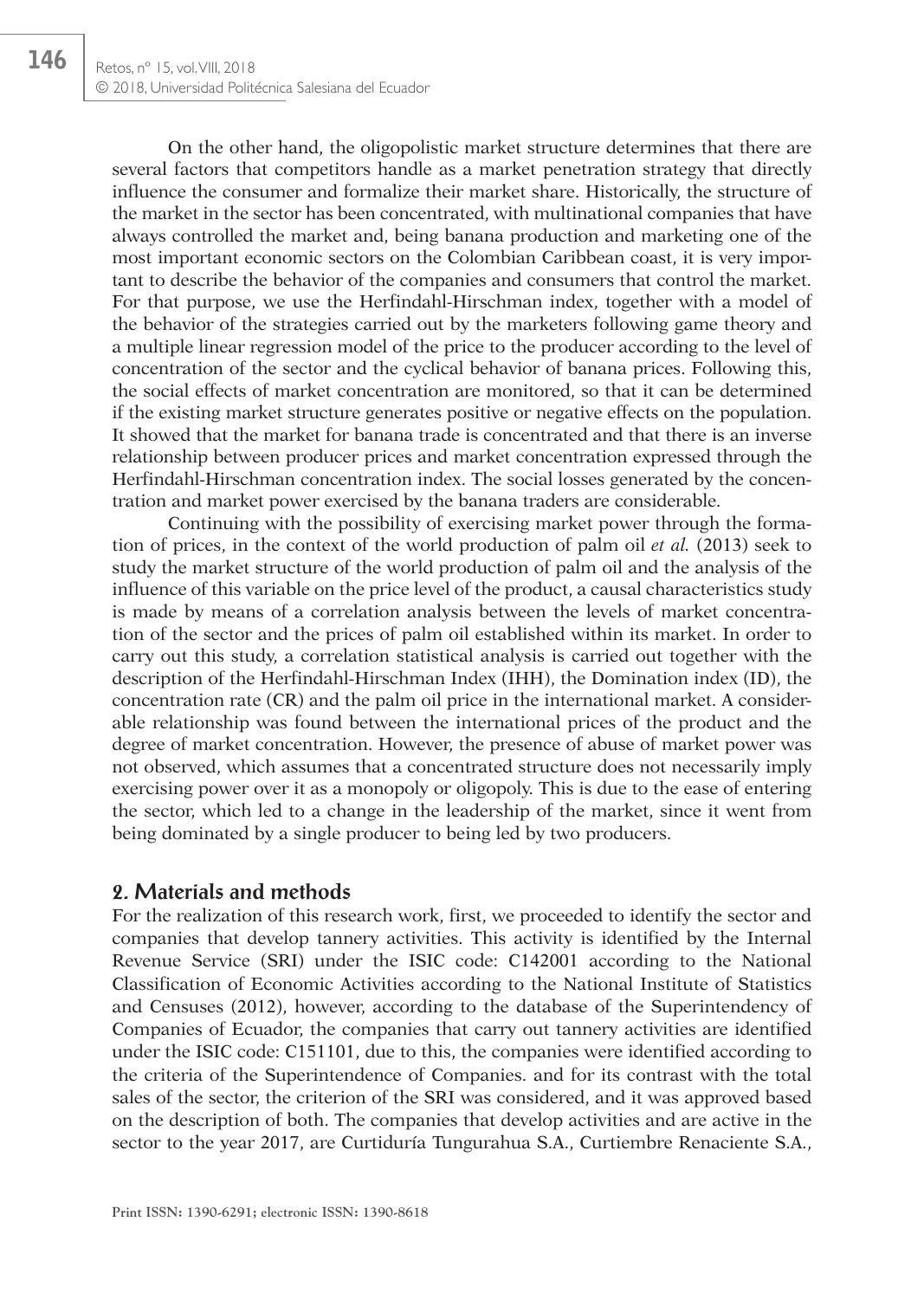Servicueros S.A., Tenería San José Cía. Ltda., Tenería Díaz Cía Ltda., Cabaro Cia. Ltda., Curtigual S.A., Promepell S.A. and Proinpiel S.A.

For the analysis of the total sales of the sector, the study was based on the statistics provided by the SRI derived from the declaration form to the Value Added Tax (VAT) of companies and individuals, since it provides information regarding sales taxed with VAT, which represent the totality of commercial transactions that companies carry out in Ecuador.

For the descriptive analysis we used the data of Income, Sales, Production Costs, Fixed Assets and Long-term Liabilities during the period 2011-2015 of the four companies with the highest sales volume in the sector (Curtiduría Tungurahua, Servicueros, SA, Curtiembre Renaciente SA and Tenería San José Cía. Ltda.). In addition, solvency, liquidity and profitability indicators are presented, for which the equity account was adopted as an indicator of solvency, current liquidity as an indicator of liquidity and the gross margin of profitability as an index of profitability. The use of the financial ratios that includes the methods of calculation and interpretation, allow the financial manager to conduct the analysis of the performance, solvency and liquidity of the companies in the continuous exercise of the manufacturing activity in any sector. On the other hand, it is necessary to consider that the correct management of cash management allows to determine if the analyzed companies have sufficient short-term available resources to comply with their obligations. The short-term creditors of the company believe that the higher the ratio of the currency is much better for creditors as suppliers because it can show a high liquidity. Likewise, solvency ratios involve measuring the capacity of companies to satisfy their long-term obligations. For the preparation of these financial indicators, it was necessary to identify the accounts of the current Assets and Liabilities, the total Assets and Liabilities and the estate account, so that the aforementioned relationships can be carried out; Chart 1 shows a summary of the indicators to be analyzed and their corresponding calculation.

| <b>Índice</b>                  | Fórmula                                     |
|--------------------------------|---------------------------------------------|
| Endeudamiento patrimonial      | Pasivo no corriente<br>(1)<br>Patrimonio    |
| Liquidez corriente             | Activo corriente<br>(2)<br>Pasivo corriente |
| Margen bruto                   | Ventas - Costo de ventas<br>(3)<br>Ventas   |
| Índice de Hirschman-Herfindahl | $=\sum ($ Cuota de mercado $)^2$ ×10.000    |

Source: Tanaka (2005); Caballero (2014), Aching (2006), Parkin & Loría (2010).

The main research hypothesis is that market concentration is related to the performance of companies in the tanned leather manufacturing sector in Ecuador. Consequently,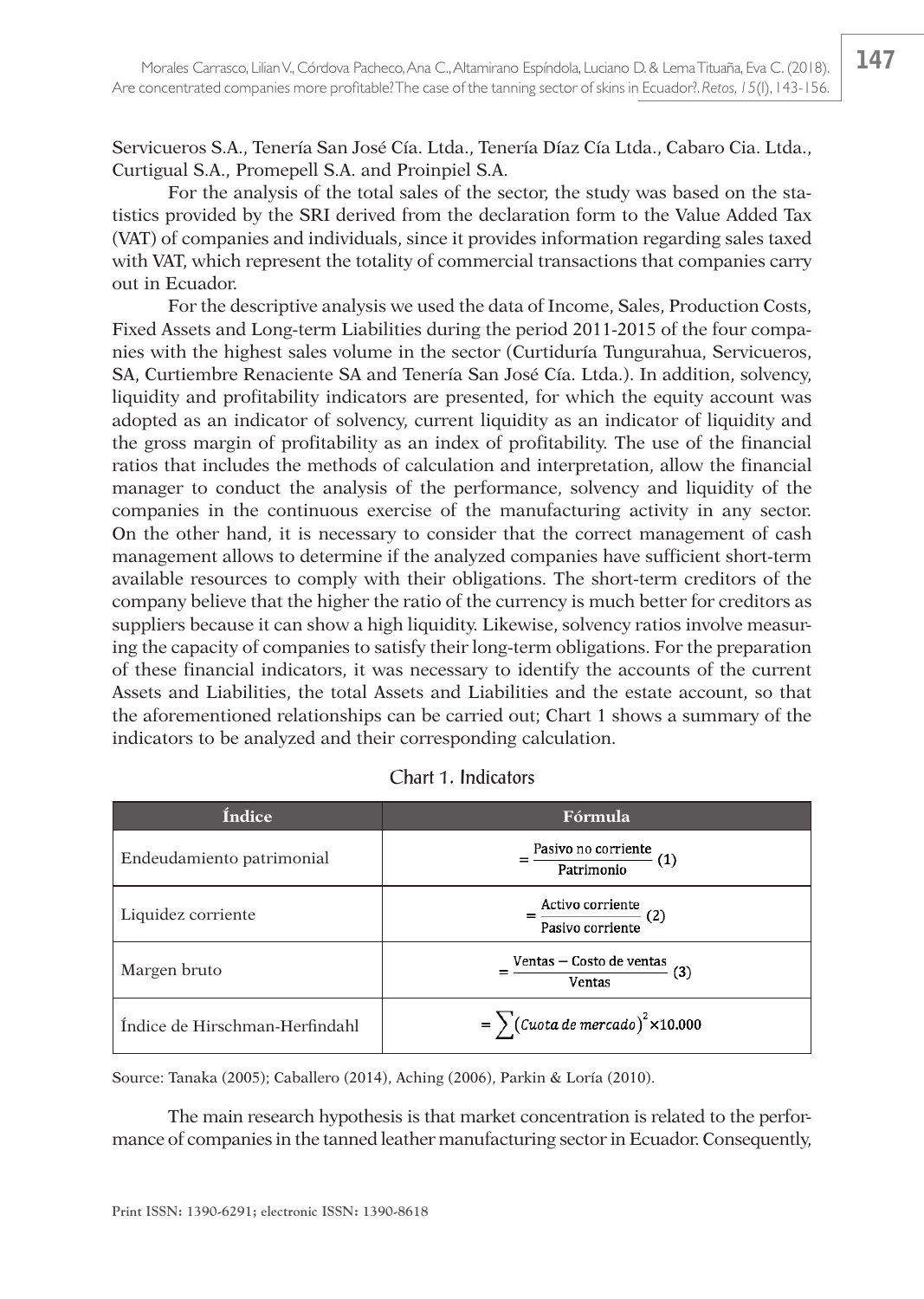the aim is to identify the degree of market concentration that the sector presents and to contrast the fact that the Herfindahl-Hirschman concentration index statistically affects the profitability of the companies and vice versa. This will allow knowing if there is concentration in the market and if the companies exercise power over it in order to explain the behavior adopted by the companies engaged in the competitive context.

With respect to the econometric analysis, two simple linear regression models and three multiple linear regression models were structured, from which four interaction variables will be identified: the profitability that is expressed through the gross margin of profitability, the market concentration represented by the Herfindahl-Hirschman concentration index, economic growth as a variation rate of GDP and production costs of the four most representative companies in the sector.

The first model was structured by profitability (Gross margin) based on market concentration (Herfindahl-Hirschman index) as established by Duarte (2014) when presenting a simple linear regression model representing profitability or gross profit as dependent variable and prices per unit produced as an independent variable. In this case, unlike that established by Duarte (2014) in the first model, the market concentration is taken as an independent variable, with the objective of determining the incidence and degree of explanation of the profitability of the four most representative companies of the sector, depending on its degree of concentration, which basically seeks the same objective as Duarte (2014).

$$
Y = \beta_0 + \beta_1 X_1 + u \quad (4)
$$

Where:

 $Y =$  Rentabilidad (Margen bruto).

 $X_1$  = Concentración de mercado (Índice de Herfindahl – Hirschman).

 $u =$  Error de perturbación.

 $\beta_0$  y  $\beta_1$  = Estimadores.

The second model explains the market concentration, that is, the Herfindahl-Hirschman index in terms of profitability or gross margin, in other words, model number 2 is the inverse version of the previous linear regression model. This with the objective of analyzing the degree of explanation of market concentration based on the profitability that leading companies in the sector can obtain.

$$
X_1 = \beta_0 + \beta_1 Y + u \quad (5)
$$

Where:

 $X_1$  = Concentración de mercado (Índice de Herfindahl – Hirschman).

 $Y =$  Rentabilidad (Margen bruto).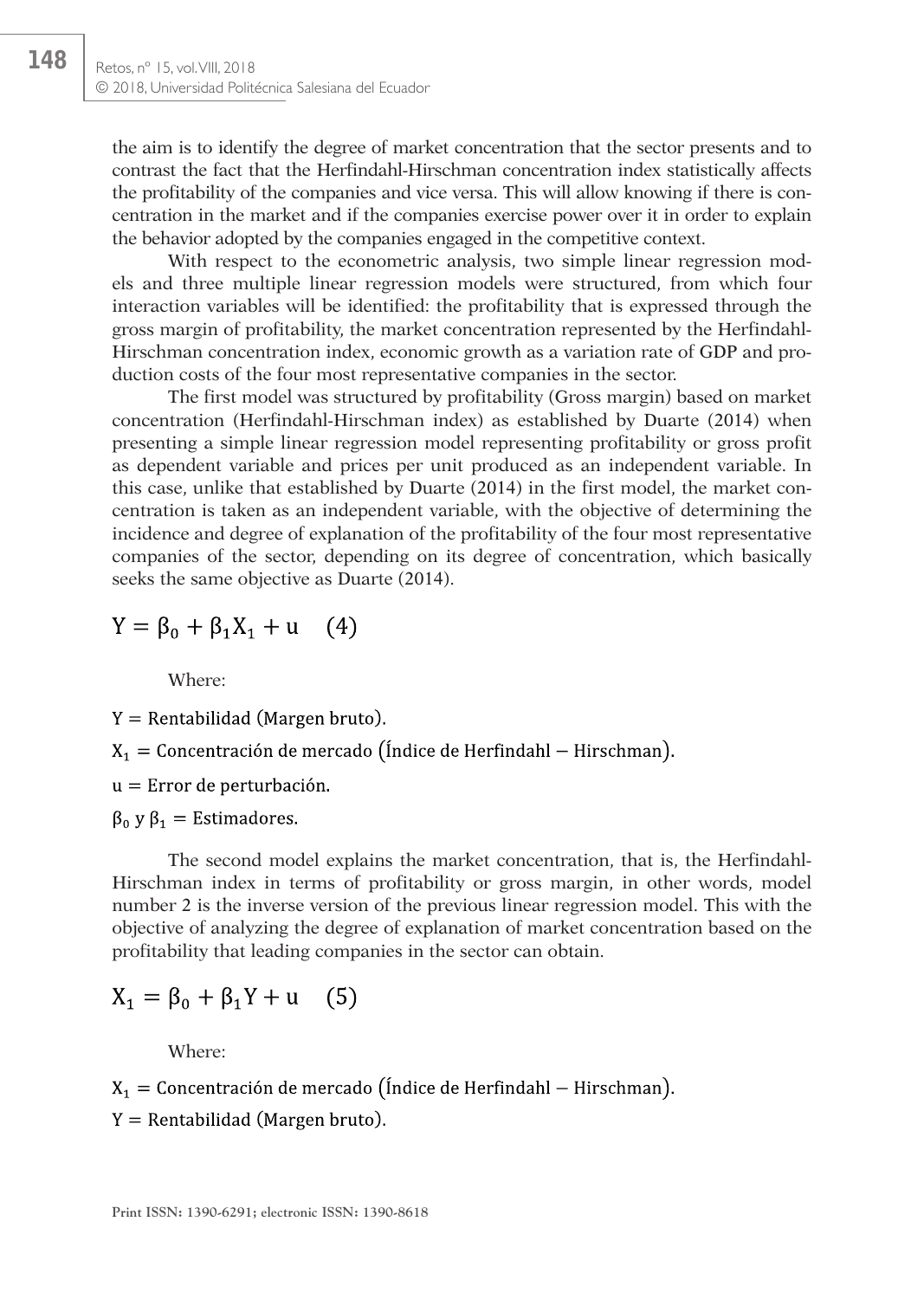### $u =$  Error de perturbación.  $\beta_0$  y  $\beta_1$  = Estimadores.

Model number 3 was designed by the rates of variation of the gross margin of profitability based on the variation rate of the Herfidahl-Hirschman Concentration Index and the economic growth expressed through the growth rate of the GDP of Ecuador. This multiple linear regression model aims to analyze the incidence and degree of explanation of the profitability margins of the main companies in the leather tanning and dressing sector in Ecuador, based on the concentration of the market and the behavior of the economy in its context. It should be noted that the Duarte (2014) criterion of establishing profitability as a dependent variable is again adopted, except that the interaction of the GDP growth rate was incorporated for this model.

$$
Y = \beta_0 + \beta_1 X_1 + \beta_2 X_2 + u \quad (6)
$$

Where:

 $Y =$ Tasa de variación de la rentabilidad (Margen bruto).  $X_1$  = Tasa de variación del índice de Herfindahl - Hirschman.  $X_2$  = Tasa de crecimiento del PIB.  $u =$  Error de perturbación.  $\beta_0$  y  $\beta_1$  = Estimadores.

Model number 4 was structured with the gross profit margin as the dependent variable and the Herfindahl-Hirschman index, the variation rate of GDP and production costs as independent variables. In this model, it was incorporated into the variable of production costs adopting the criterion of Duarte (2014) that does not necessarily treat this variable as part of an econometric model but take it into account for its descriptive analysis. It was decided to integrate this variable within the model, in order to better identify the effects of concentration and economic growth on the levels of profitability within the sector studied since the gross margin of profitability depends directly on costs of production.

#### $Y = \beta_0 + \beta_1 X_1 + \beta_2 X_2 + \beta X_3 + u$  $(7)$

Where:

 $Y =$  Rentabilidad (Margen bruto).

 $X_1$  = Concentración de mercado (Índice de Herfindahl – Hirschman).

 $X_2$  = Tasa de crecimiento del PIB.

 $X_3$  = Costos de producción.

 $u =$  Error de perturbación.

 $\beta_0$ ,  $\beta_1$ ,  $\beta_2$ y  $\beta_3$  = Estimadores.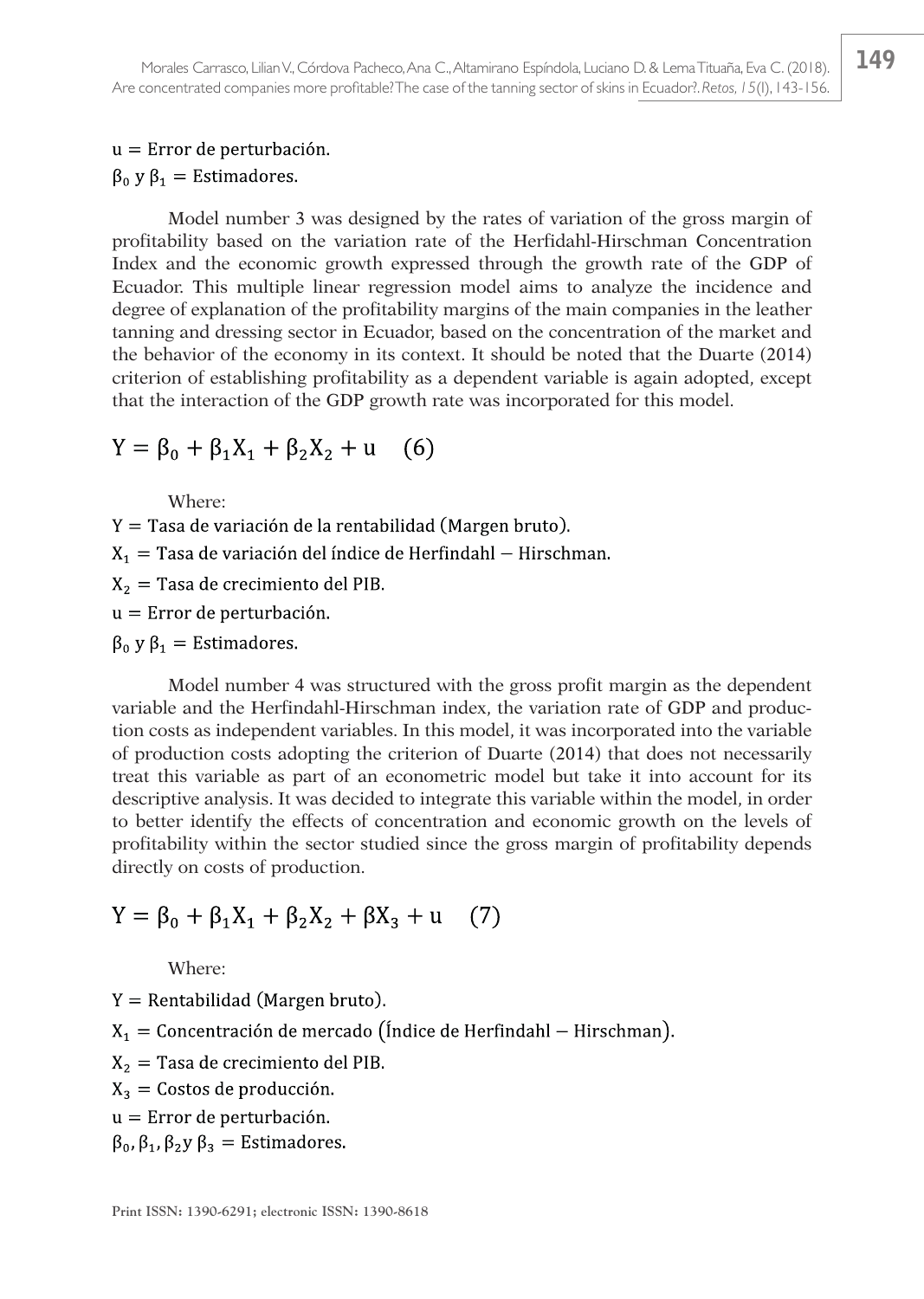Model number 5 results directly from model number 4, since the collinearity test was applied through the Variation Inflation Factor (VIF), which identified that the variable GDP growth rate presented collinearity. Therefore, this variable was dismissed for the development of the econometric model.

 $Y = \beta_0 + \beta_1 X_1 + \beta_3 X_3 + u$  $(8)$ 

Where:

150

 $Y =$  Rentabilidad (Margen bruto).

 $X_1$  = Concentración de mercado (Índice de Herfindahl – Hirschman).

 $X_3$  = Costos de producción.

 $u =$  Error de perturbación.

 $\beta_0$ ,  $\beta_1$  y  $\beta_3$  = Estimadores.

Statistical tests were applied to each of the models to determine the suitability of the estimators for the prediction and hypothesis testing through the proposed models such as: the non-linearity test, the Ramsey RESET specification test, of White Heteroscedasticity, the Durbin Watson and Breusch-Godfrey Autocorrelation test, the Collinearity of the Variable Inflation Factor test (VIF) and the normality of the Jarque-Bera residuals. Due to the size of the sample and the number of returnees, it was not possible to perform certain statistical tests on some of the proposed models, such as the Durbin Watson and Breusch-Godfrey autocorrelation test, Ramsey RESET test and the White Heteroscedasticity test.

### **3. Analysis and results**

In the present investigation, an analysis of the market structure of the CIIU: 111501 tanned and dressed leather sector in Ecuador is sought. The sales of each of the companies, the market share and their respective concentration index are described, with which the behavior of the leading companies in the sector can be observed.

| <b>Sales</b>    |               |               |               |               |                     |               |  |
|-----------------|---------------|---------------|---------------|---------------|---------------------|---------------|--|
| <b>Business</b> | 2011          | 2012          | 2013          | 2014          | 2015                | Average       |  |
| А               | 7 157 900.52  | 9 400 968.82  | 12 468 131.30 | 13 827 271.30 | 12 433 762.50       | 11 057 606.89 |  |
| B               | 2 926 582.98  | 3 159 810.39  | 3 681 256.50  | 5 271 600.06  | 5 5 5 5 1 3 0 . 4 1 | 4 118 876,07  |  |
| C               | 1898848.00    | 3 116 853.76  | 4 205 653.05  | 3 245 023.03  | 2 658 223.37        | 3 024 920.24  |  |
| D               | 2 870 574.70  | 2 826 163.04  | 4 205 653.05  | 3 948 487.60  | 2 653 702.29        | 3 300 916,14  |  |
| Total:          | 14 853 906,20 | 18 503 796,01 | 24 560 693,90 | 26 292 381,99 | 23 300 818,57       | 21 502 319,33 |  |

Chart 2. Sales of the four concentrated companies in the leather tanning and dressing sector

Source: Own elaboration based on the data provided by the Superintendence of Companies and SRI.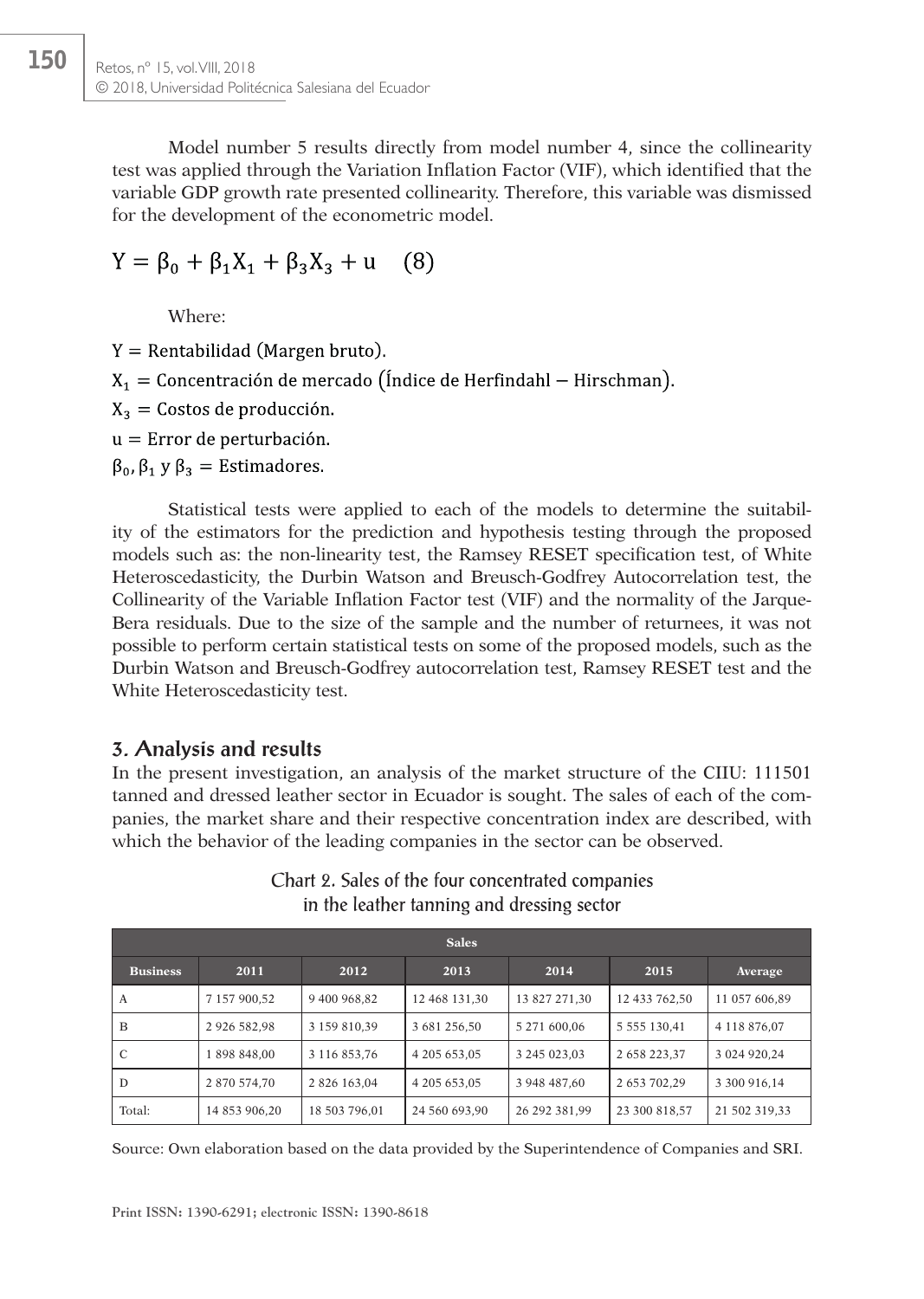Sales per company of the oligopoly on average represent 73.42% of total sales made by the entire sector from 2011 to 2015, placing company A, as the company with the highest sales in the market reaching an average of sales of 11 057 606.89 during the period analyzed. Second, there is company B with average sales of 4 118 876.07, while in third and fourth place are D and C with average sales of 3 300 916.14 and 3 024 920.24 respectively.

| <b>Business</b>  | <b>Sales 2015</b>   | Market share 2015 | Hirschman-<br><b>Herfindahl Index</b><br>2015 |
|------------------|---------------------|-------------------|-----------------------------------------------|
| A                | 12 433 762,50       | 39,02%            | 1522,27                                       |
| B                | 5 5 5 5 1 3 0 , 4 1 | 17,43%            | 303,86                                        |
| C                | 2 658 223,37        | 8,34%             | 69,58                                         |
| D                | 2.653 702,29        | 8,33%             | 69,34                                         |
| E                | 1 718 142,73        | 5,39%             | 29,07                                         |
| F                | 875 208,52          | 2,75%             | 7,54                                          |
| G                | 366 862,50          | 1,15%             | 1,33                                          |
| H                | 280 767,04          | 0,88%             | 0,78                                          |
| T                | 124 085,87          | 0.39%             | 0.15                                          |
| Other businesses | 5 202 307,02        | 16,32%            | 266,49                                        |

Chart 3. Sales, Market Share and Sector Concentration Index

Source: Own elaboration based on data provided by the Superintendency of Companies of Ecuador

As can be seen in Chart 3, the company that leads the market represents 39.02% of the sales of the leather tanning and dressing sector. The second place, representing 17.43% of total sales in the market, followed by 8.34% and 8.33% in the third and fourth place market share respectively. In the sector there are 11 active companies registered as companies (2 of which do not record sales in their financial statements during 2015), while the companies established as natural persons represent 16.32%.

|  | Chart 4. Solvency by company |  |  |
|--|------------------------------|--|--|
|--|------------------------------|--|--|

| Solvency-Indebtedness                                              |      |      |      |      |      |      |  |
|--------------------------------------------------------------------|------|------|------|------|------|------|--|
| 2011<br>2013<br>2014<br>2012<br>2015<br><b>Business</b><br>Average |      |      |      |      |      |      |  |
| А                                                                  | 2,76 | 2,33 | 2,47 | 2,52 | 1,57 | 2,33 |  |
| B                                                                  | 1,63 | 1,61 | 0.85 | 1,09 | 1,65 | 1,37 |  |
|                                                                    | 1,11 | 2,1  | 2,38 | 2,49 | 3,25 | 2,27 |  |
| D                                                                  | 3,64 | 1,74 | 2,38 | 1,48 | 1,6  | 2,17 |  |

Source: Own elaboration based on data provided by the Superintendency of Companies of Ecuador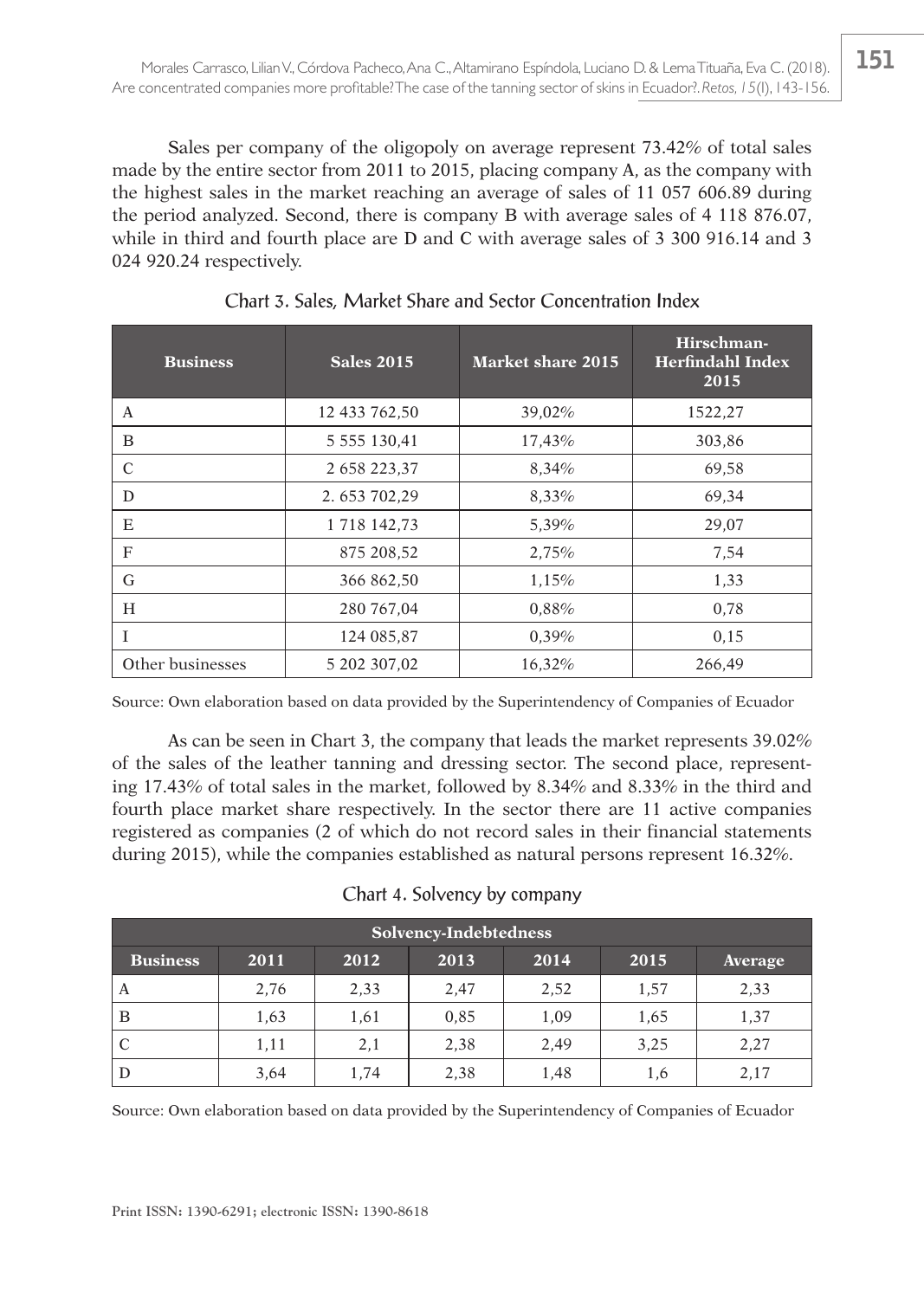152

The most solvent company of the oligopoly is undoubtedly the company B that on average on the analyzed period registered a patrimonial indebtedness of 1.37, which, although it is not an optimal solvency value, is the lowest observed in the whole oligopoly. The second most solvent company is D, which, although it presented a high level of equity indebtedness during 2011, experienced a marked decrease during subsequent years. On the other hand, companies A and C have the highest average insolvency rates of the period, which shows a high level of financing potentially used to expand in the market, since these two companies have the highest installed capacity of the entire oligopoly.

| <b>Liquidity-Current liquidity</b>                                 |      |      |      |      |      |       |  |  |
|--------------------------------------------------------------------|------|------|------|------|------|-------|--|--|
| <b>Business</b><br>2012<br>2013<br>2014<br>2015<br>2011<br>Average |      |      |      |      |      |       |  |  |
| A                                                                  | 1,52 | 1,91 | 1,2  | 1,22 | 1,67 | 1,504 |  |  |
| B                                                                  | 2,07 | 2,35 | 1,9  | 1,91 | 2,58 | 2,162 |  |  |
|                                                                    | 1,93 | 1,18 | 1,63 | 1,17 | 1,18 | 1,418 |  |  |
| D                                                                  | 1,25 | 0,99 | 1,63 | 1,33 | 2,14 | 1,468 |  |  |

|  |  |  |  | Chart 5. Current liquidity by company |
|--|--|--|--|---------------------------------------|
|--|--|--|--|---------------------------------------|

Source: Own elaboration based on data provided by the Superintendency of Companies of Ecuador

The company with the highest liquidity in the sector is company B, since on average it recorded a current liquidity value of 2.16 during the analyzed period, which is above the optimum limit. During the years 2013 and 2014, company B presented a reduction in its liquidity margins, which is attributable to the expansion strategy. Finally, there are the companies C and D which presented, on average, during the whole analyzed period the lowest current liquidity indexes, these being 1.42 and 1.47 respectively, while company A remained within the optimal limits of liquidity.

| <b>Profitability-Gross margin</b> |                                                        |      |      |      |      |      |  |  |  |
|-----------------------------------|--------------------------------------------------------|------|------|------|------|------|--|--|--|
| <b>Business</b>                   | 2011<br>2013<br>2014<br>2015<br>2012<br><b>Average</b> |      |      |      |      |      |  |  |  |
| A                                 | 0.09                                                   | 0.16 | 0.17 | 0,12 | 0.14 | 0,14 |  |  |  |
| B                                 | 0.17                                                   | 0.18 | 0.16 | 0,13 | 0,1  | 0,15 |  |  |  |
|                                   | 0,31                                                   | 0,31 | 0,28 | 0,33 | 0,27 | 0,30 |  |  |  |
| D                                 | 0.17                                                   | 0.13 | 0,27 | 0,15 | 0,06 | 0.16 |  |  |  |

Chart 6. Profitability, gross margin by company

Source: Own elaboration based on data provided by the Superintendency of Companies of Ecuador

The most profitable company of the oligopoly is company C, registering a value of the average gross profit margin of the period of 0.30. The margins of profitability of the company maintained a stable behavior without clear ascending or decreasing trends, except for the year 2014, in which the highest level of profitability of the company was recorded, this being 0.33. On the other hand, the company with the lowest gross margin of profitability is company A, recording an average gross margin of 0.14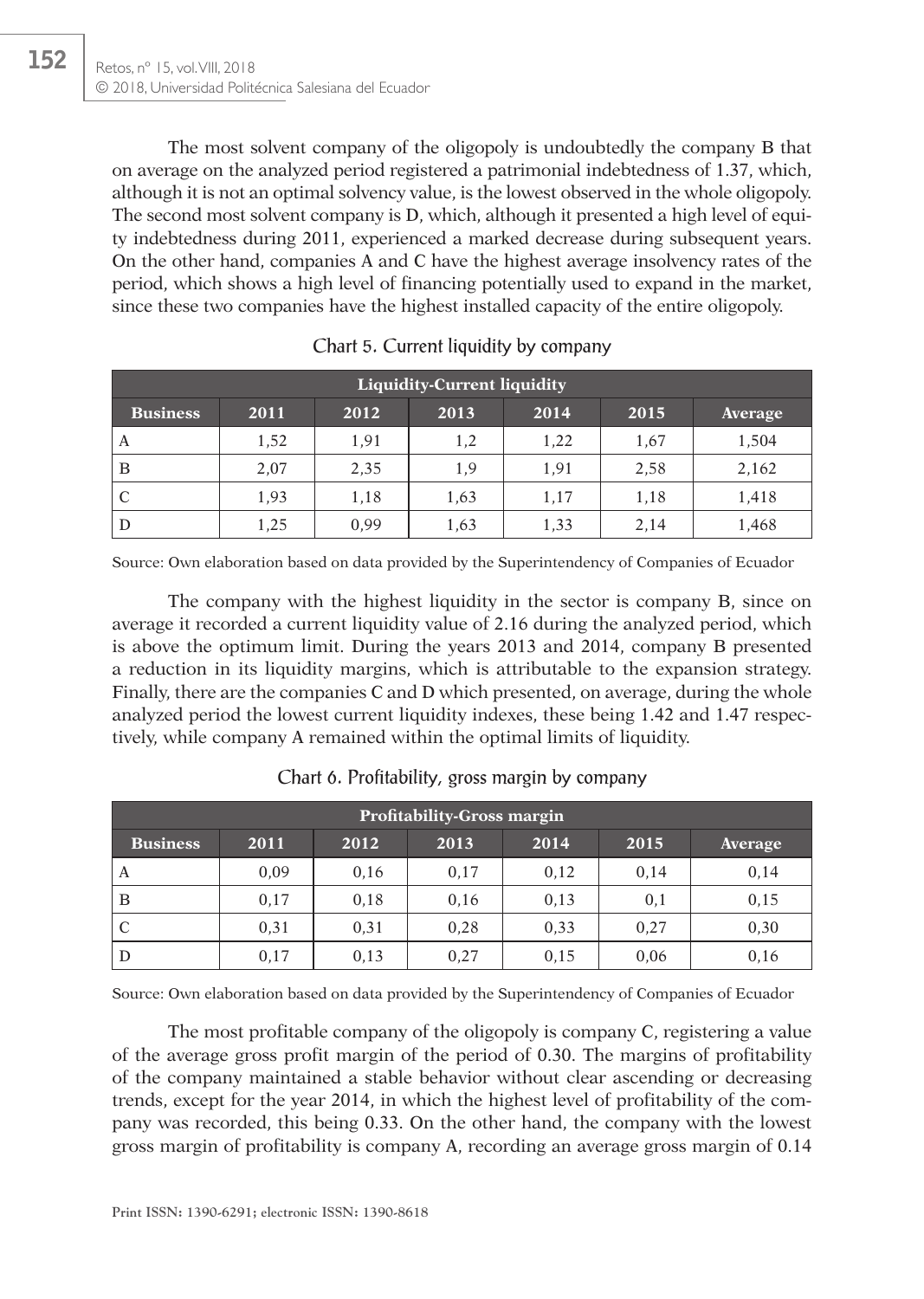throughout the period analyzed. The company maintained a decreasing trend in its profitability, especially since 2013, which resulted in a significant decline in profitability for 2014 and a slight recovery for 2015.

| <b>Years</b> | Sales of<br>concentrated<br>companies | <b>Production</b><br>costs of the<br>concentrated<br>companies | <b>Profitability</b><br>(Gross)<br>margin) of the<br>concentrated<br>companies | <b>Market</b><br>concentration |
|--------------|---------------------------------------|----------------------------------------------------------------|--------------------------------------------------------------------------------|--------------------------------|
| 2011         | 14 853 906,20                         | 13 246 396,87                                                  | 0.1082                                                                         | 1 423,10                       |
| 2012         | 12 560 779,21                         | 10 451 712,84                                                  | 0.1679                                                                         | 1 893,34                       |
| 2013         | 16 149 387,80                         | 13 461 679,91                                                  | 0,1664                                                                         | 2 186,64                       |
| 2014         | 19 098 871,36                         | 16 725 817,56                                                  | 0,1243                                                                         | 2 0 6 1 , 7 7                  |
| 2015         | 17 988 892,91                         | 15 673 051,95                                                  | 0,1287                                                                         | 2 010,68                       |

### Chart 7. Sales, production costs, profitability and market concentration of the companies concentrated in the sector

Source: Superintendence of Companies

### Chart 8. Sales variation rates, production costs, profitability and market concentration of the sector

| <b>Indicators</b> | <b>Sales Variation</b><br>rate of the main<br>companies | <b>Production costs</b><br>Variation rate of the<br>main companies | Profitability<br>Variation rate of<br>the main companies<br>(Gross margin) | <b>Market</b><br>concentration<br><b>Variation rate</b> |
|-------------------|---------------------------------------------------------|--------------------------------------------------------------------|----------------------------------------------------------------------------|---------------------------------------------------------|
| 2012              | $-15,44%$                                               | $-21,10%$                                                          | 55,15%                                                                     | 33,04%                                                  |
| 2013              | 28.57%                                                  | 28.80%                                                             | $-0.88%$                                                                   | 15.49%                                                  |
| 2014              | 18.26%                                                  | 24,25%                                                             | $-25,34%$                                                                  | $-5.71%$                                                |
| 2015              | $-5,81%$                                                | $-6.29%$                                                           | 3,61%                                                                      | $-2,48%$                                                |

Source: Own elaboration based on data provided by the Superintendency of Companies of Ecuador

The production costs of the oligopoly presented in Table No. 5 show a harmonious behavior with sales that is not the result of a variation in prices. For 2014, there was a significant reduction in the gross margin of profitability and a slight recovery experienced during 2015, which could be attributed to the slowdown in the Ecuadorian economy in the three previous years.

The market concentration expressed through the Herfindahl-Hirschman index experienced a marked growth during the years 2011, 2012 and 2013, that is to say that the oligopoly studied maintained an expansive process of market capture resulting in an increase in the participation quota in the sector, so that later during the years 2014 and 2015 the concentration of the oligopoly would decrease. During the course of the year 2011 to the year 2013, the Herfindahl-Hirschman concentration index grew by an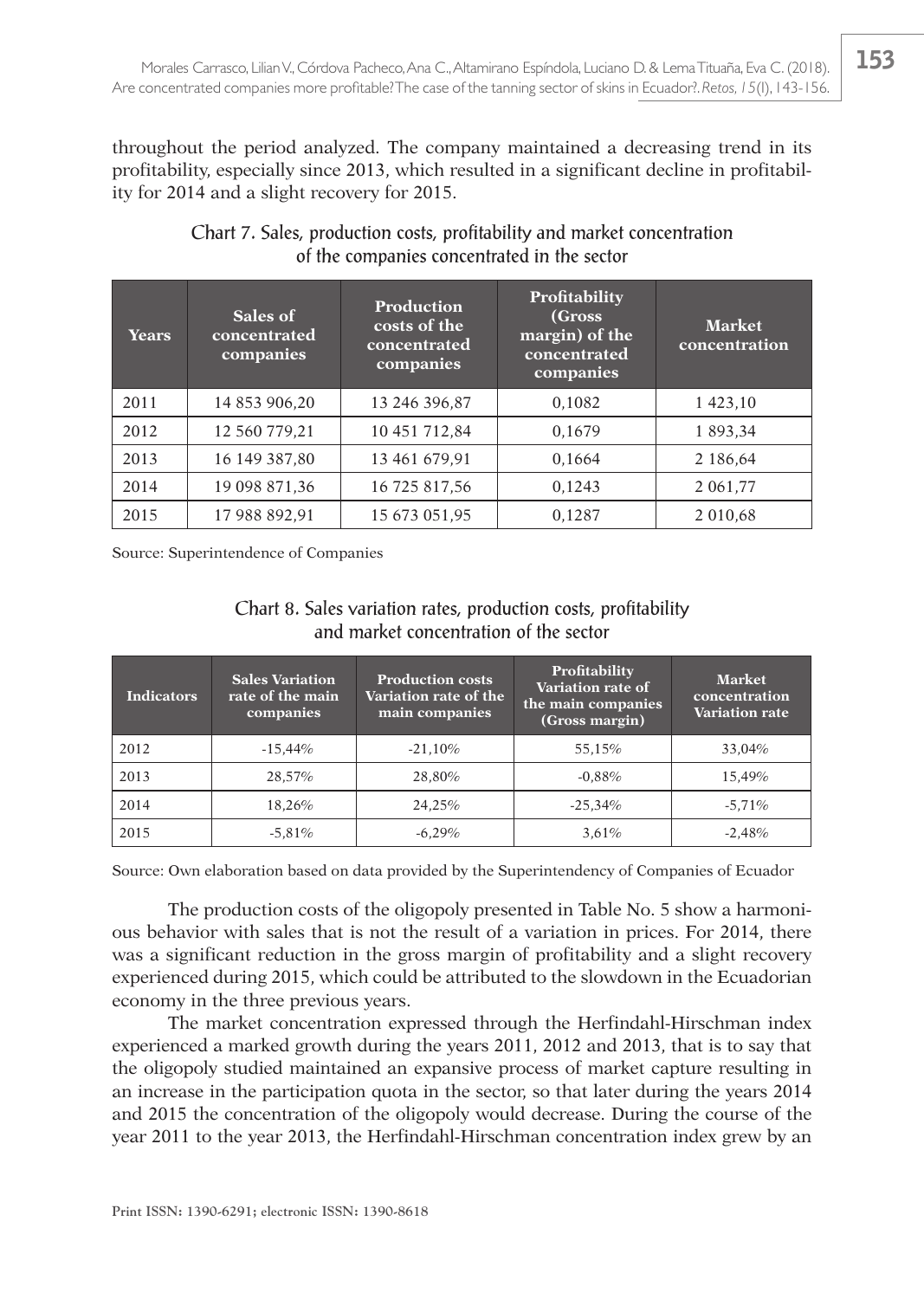154

average of 18.83%, while from 2013 to 2015 the indicator decreased by an average of 4.11%, which is appreciable the expansion of the oligopoly with respect to the year 2011.

Next, we present the econometric model that explains the profitability of the oligopoly with the variables concentration and production costs. The chosen model is the result of 4 experimentations, based on the models included in the methodology section. The variable GDP growth rate was rejected due to the fact that it presented collinearity registering a value higher than 10 through the Variable Inflation Factor test (VIF), this being 14,943.

| <b>Variable</b>                                       | Coefficient               | <b>Standard</b><br>error | <b>Statistic t</b> | Probability<br>value |  |  |  |
|-------------------------------------------------------|---------------------------|--------------------------|--------------------|----------------------|--|--|--|
| Constant                                              | 1,1964E-01                | 8,6279E-03               | 13,87              | 0,0052               |  |  |  |
| Market concentration (IHH)                            | 7.7137E-05                | 4.0101E-06               | 19,24              | 0.0027               |  |  |  |
| Production costs                                      | $-9,22E-09$               | 4,85808E-10              | $-18,98$           | 0,0028               |  |  |  |
| Corrected determination<br>coefficient:               | 0.9929                    |                          |                    |                      |  |  |  |
| Fisher statistic:                                     | 280,65                    | p Value:                 | 0,0036             |                      |  |  |  |
|                                                       | <b>Non-linearity test</b> |                          |                    |                      |  |  |  |
| Null hypothesis: The relations-<br>hip is linear      | Valor p:                  | 0.0821                   |                    |                      |  |  |  |
| Normality test of the waste of Jarque Bera            |                           |                          |                    |                      |  |  |  |
| Null hypothesis: the error is<br>normally distributed | P Value:                  | 0.7832                   |                    |                      |  |  |  |

Chart 9. Profitability based on market concentration and production costs

Source: Own elaboration based on the statistical data described in Table 7

As can be seen in Chart 7, the market concentration affects the profitability of the oligopoly, since a p-statistically significant value with a value of 0.0027 was evidenced. Likewise, it was determined that the production costs also affect the profitability of the oligopoly, since it observed a p-value of the statistically significant estimator, of 0.0028. In addition, a coefficient of determination of 0.9929 was registered, which implies that market concentration and production costs explain 99.29% of the profitability of the oligopoly.

Through the non-linearity test, it was determined that the variables of the model are linearly related, since a p-value of the non-significant statistic with a value of 0.081 was observed. Likewise, it was evident that the residuals of the model are normally distributed, since a value of the Jarque-Bera statistic of 0.7832 was observed, which determines that the estimators are reliable, biased and efficient.

### **4. Discussion and conclusions**

The presence of market concentration is usually related to the power to impose prices above what would be fair at the expense of consumer welfare; however, this may not always happen. An evident case of the presence of concentration and the exercise of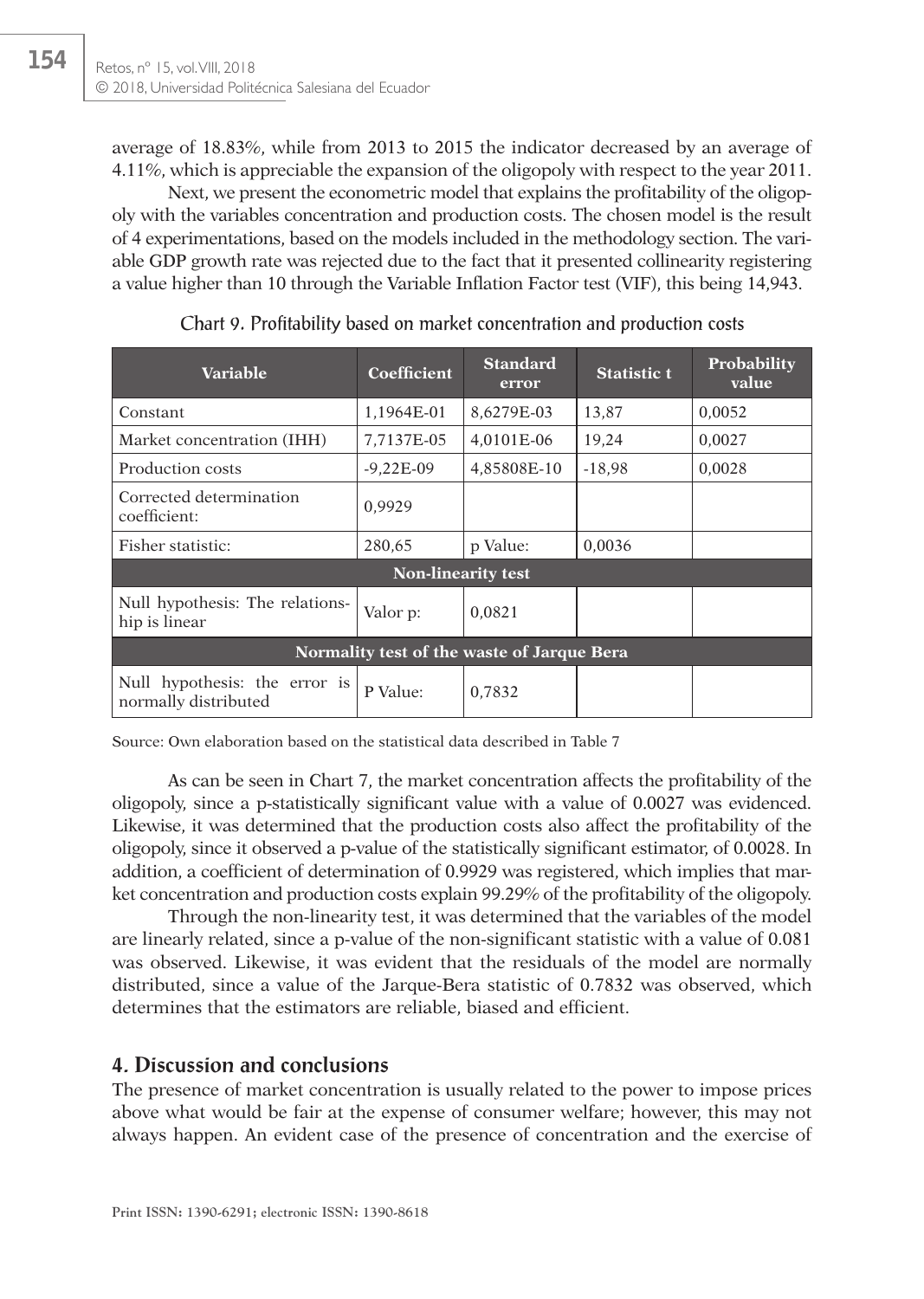market power is evidenced by Duarte (2014), by recording a relationship between profitability and concentration level. In contrast, Navarro, Ocampo & Saumeth (2013) also recorded incidence of market concentration on profitability within the palm oil manufacturing sector; however, the research ruled out any possibility of exercising market power due to the lack of barriers to entry. The present study shows similar findings to what was observed by Duarte (2014) when a relation between the profitability and the concentration index of Herfindahl-Hirschman is evidenced and the presence of exercising market power is considered.

Business performance is linked to the cyclicity of the economy as a whole. However, the sectors of economic activity that maintain barriers to entry are reluctant to be affected by recessive processes. The research observed the inexistence of a relationship between the growth rate of GDP and the profitability of tanneries. This independence between variables is related to the existence of entry barriers, because a sector of difficult access tends to better resist the decrease of productive activity. Castaño et al. (2016), on the other hand, evidenced a strong relationship between the profitability of the cement companies and the GDP of the department of Antioquia; that is to say, a cyclical behavior of the sector was evidenced. In general, the cement manufacturing market has important competitors in the international market, which implies the presence of weak entry barriers.

Four companies were identified as having the highest market share in the leather tanning and dressing sector in Ecuador. The concentrated companies studied in the present investigation control 73.12% of the market share, presenting a Herfindahl-Hirschman index of 2,010.68 for the year 2015.

During the studied period, the four companies with the highest market concentration in the leather tanning and dressing sector on average registered a gross profit margin of 0.1391, that is, for every dollar sold there is a 14% return. These four companies evidenced an increase in their profitability levels in the same period, except for the year 2014.

The market concentration expressed through the Herfindahl-Hirschman Index registered a statistically significant p-value of 0.0027 in conjunction with the variable production costs. The econometric model shows that the part of profitability that is not explained by production costs is importantly explained by the levels of market concentration. That is to say, this group of companies obtain benefits due to their ability to concentrate the market. We accept the hypothesis that the imperfect market structure affects the profitability levels of the leading companies in the leather tanning and dressing sector and that the production costs affect the profitability levels of the oligopoly.

### **5. References**

- Caballero, P. (2014). *Gestión administrativa de la actividad comercial. Manual teórico.* (Primera Ed.), Madrid: Editorial CEP.
- Cardona Olaya, J., Martínez Carvajal, A., Velásquez Restrepo, S., & López Fernández, Y. M. (2015). *Análisis de los indicadores financieros del sector manufacturero del cuero y marroquería: Un estudio sobre las empresas colombianas.* Informador Técnica.
- Castaño Ríos, C. E., Acevedo Zuluaga, S., Madrid Ramírez, F., & Soto Zuluaga, E. A. (2016). Rendimiento financiero en empresas productoras de cemento, cal y yeso de Antioquia en el período 2008 al 2013 y su relación con el PIB del sector manufacturero. *Science of human,* 8-36.